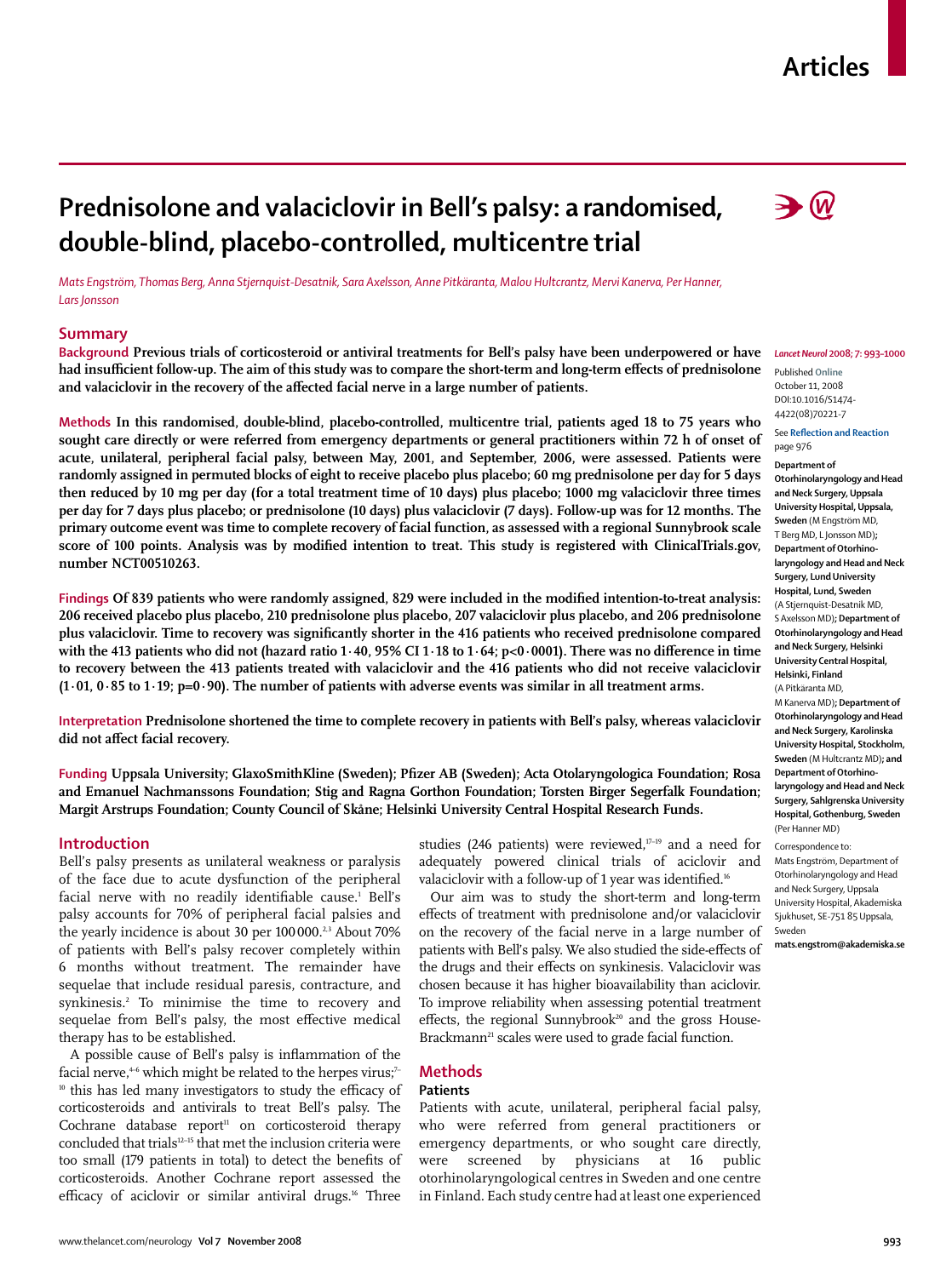ear, nose, and throat physician with a special interest in facial palsy who was responsible for implementing the study. Patients aged 18 to 75 years with onset of palsy within 72 h were considered for inclusion. Exclusion criteria were systemic antiherpetic medication within the past 2 weeks, ongoing systemic steroid medication, allergy to aciclovir, valaciclovir, famciclovir, or ganciclovir, pregnancy, breastfeeding, being a woman of childbearing age who was unwilling to use contraceptives during the medication period, other neurological diseases, diabetes, badly controlled hypertension, current or a history of serious heart disease, history of renal or hepatic disease, gastric or duodenal ulcer, history of glaucoma, acute otitis or history of ipsilateral chronic otitis, history of tuberculosis, history of immunodeficiency syndromes, recent head injury, psychiatric disease, or any other condition that was at risk of being influenced by the study medication or that might have affected completion of the study.

The study was approved by regional ethics review boards and done in accordance with the Declaration of Helsinki and good clinical practice guidelines. Written informed consent was obtained from all patients.

## **Procedures**

Patients were recruited between May, 2001, and September, 2006, with final follow-up in September, 2007. Baseline assessments before the start of treatment included otorhinolaryngological examination, grading of facial function, measurement of ipsilateral pain, documentation of concurrent medication, and serum analysis for antibodies to *Borrelia burgdorferi*. Analyses for herpes viruses were not done.

Patients were randomly assigned to one of four treatment groups by use of a factorial method. The randomisation code was developed by Glaxo Wellcome GmBH (Bad Oldesloe, Germany), with a computer number generator to select random permuted blocks of eight. The randomisation code was double-blinded and kept by Glaxo Wellcome (London, UK). Study drugs were sealed in sequentially numbered, identical containers in accordance with the allocation sequence and distributed with numbered, sealed envelopes that contained the randomisation codes, to be opened only in the case of a serious adverse event. The physician allocated the next available number to patients on entry into the trial, and the patient received the corresponding container that contained the study drugs. All study personnel, participants, and data analysts were blinded to treatment allocation until all patients had completed follow-up. The distribution of study drugs to the study centres and destruction of returned containers was done by the Clinical Trial Unit at the Hospital Pharmacy of Uppsala University Hospital, Sweden.

Patients were randomised to treatment with placebo plus placebo, prednisolone plus placebo, valaciclovir plus placebo, or prednisolone plus valaciclovir within 72 h after onset of Bell's palsy. Prednisolone as 5 mg tablets (or placebo formulated to have the same smell and colour, and to be the same size) was given as a single dose of 60 mg daily for 5 days; the dose was then reduced by 10 mg per day, with a total treatment time of 10 days. Valaciclovir (or placebo formulated to have the same smell and colour, and to be the same size) was given as two 500 mg tablets three times per day for 7 days. All patients were given oral and written instructions to take the same number of tablets, regardless of their allocation group. There were 90 tablets in the prednisolone (or placebo) container and 45 tablets (three extra tablets) in the valaciclovir (or placebo) container. Patients received two containers: one with prednisolone or its placebo (90 tablets) and one with valaciclovir or its placebo (45 tablets). Thus, the patients were not able to deduce their treatment from the number of tablets given.

All patients received written information about Bell's palsy, the aim and design of the study, the possible adverse effects of prednisolone and valaciclovir, and instructions for taking the drugs. Patients were asked to return tablet containers at the first follow-up visit. Compliance was checked by counting the tablets that were left in the returned containers.

Follow-up visits were scheduled for between days 11 and 17, and at 1 month, 2 months, 3 months, 6 months, and 12 months after randomisation. If recovery was complete (Sunnybrook scale score of 100 points) at 2 or 3 months, the next follow-up was at 12 months. Otorhinolaryngological examination and registration of ipsilateral pain was done at each visit during the first 2 months. Pain around the ear, in the face, or in the neck was registered on a visual analogue scale that ranged from 0 to 10 points, where 0 was no pain and 10 very severe pain. Adverse events were registered between day 11 to 17, and at 1 month. Convalescent serum was taken at 2 months to test for antibodies to *Borrelia burgdorferi*.

Facial function was assessed at all visits with two grading systems. The Sunnybrook system is regionally weighted and assesses resting symmetry, the degree of voluntary movements, and synkinesis, to produce a composite score that ranges from 0 to 100 points, where 0 is complete paralysis and 100 normal function.<sup>20</sup> The House-Brackmann scale is based on a six-grade score, where I is normal function and VI is complete paralysis, for gross assessment of facial motor function and sequelae.<sup>21</sup> In this multicentre study, in vivo grading of facial function was done by many investigators, which might lead to between-assessor differences in facial gradings (ie, inter-rater variability). Another risk is that gradings done by the same assessor at different time points might vary. Therefore, variability in the assessment process was expected, and to reduce such problems two validated grading scales were used.<sup>21</sup>

The investigators were not given any specific training for facial grading. Most follow-up visits, however, were done at each study centre by one of two or three experienced ear,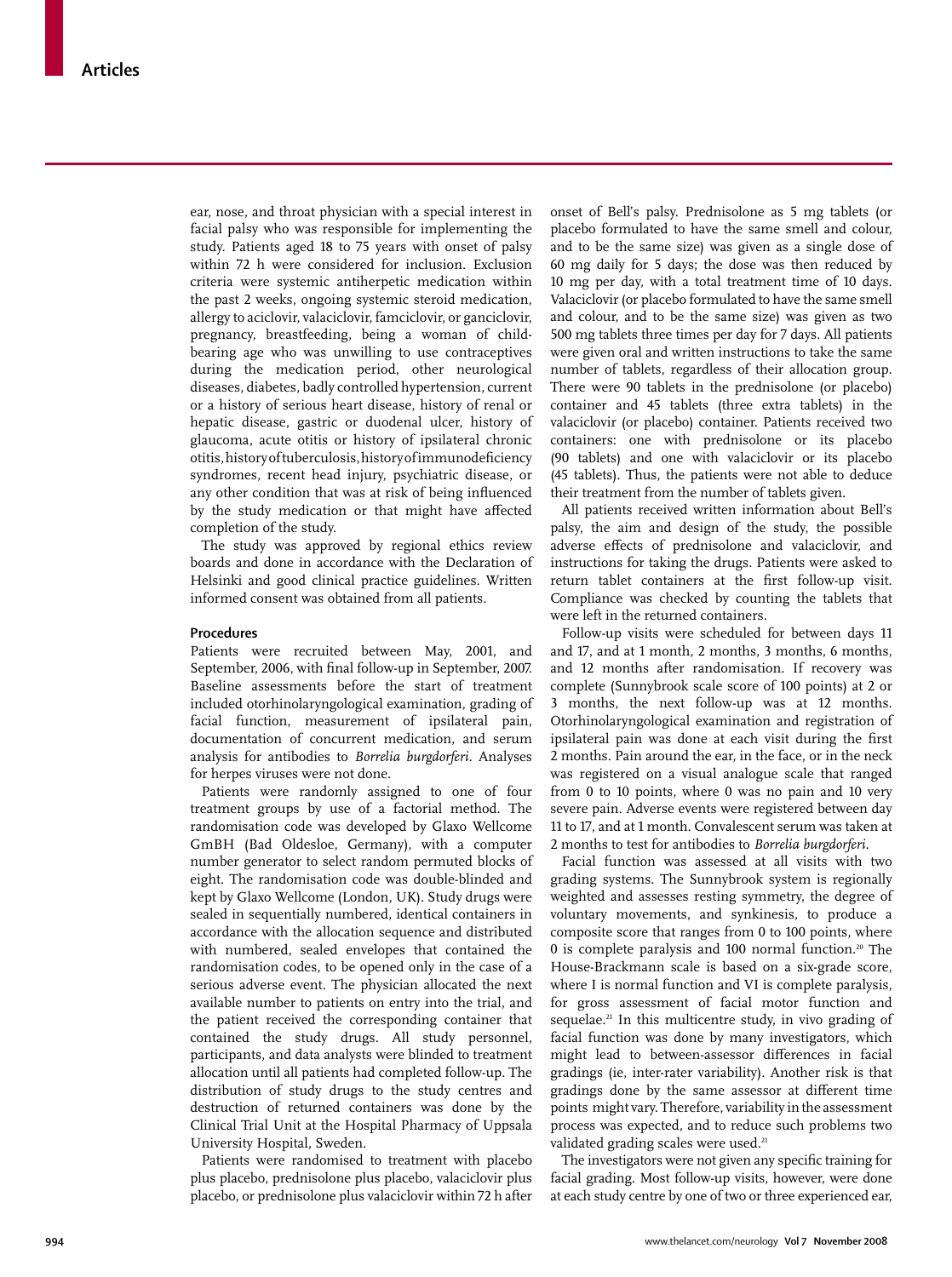nose, and throat doctors with a special interest in facial nerve disorders. Thus, 2094 of 2654 (79%) assessments at 1–12 month follow-ups were done by 49 assessors at 17 centres. For practical reasons, early-stage assessments were often done by doctors with less experience, with help available from a more experienced colleague at the clinic or via telephone to the study group (LJ). Case-report forms were clearly written and explained the House-Brackmann and Sunnybrook grading systems. The primary endpoint was time to complete recovery of facial function, defined as a Sunnybrook rating scale score of 100 points. Key secondary endpoints were facial function and synkinesis at 12 months, as assessed with the Sunnybrook scale. Adverse events were recorded. Time to complete recovery, defined as House-Brackmann grade I, and facial function at 12 months, were also analysed.

Other secondary endpoints evaluated the outcome of palsy in relation to the start of medication, the proportion of patients who developed severe palsy during the first week, the incidence of ipsilateral pain in the early stage of palsy (and the duration of this pain), the proportion of patients with severe pain, the occurrence of synkinesis, facial spasm or contracture, and the severity of residual facial symptoms during the study period. Owing to the size of this study, the results of these secondary endpoints will be published and discussed in a separate paper.

# **Statistical analysis**

Before the study, we assumed that 70% of patients recover completely without treatment (placebo) compared with 80% of patients treated with prednisolone, valaciclovir, or both. This difference was regarded as a clinically significant improvement. To detect a statistically significant difference between the treatment groups with at least 80% power at a 5% significance level, we planned to include 880 patients, which included a 10% loss to follow-up. Analyses of primary and secondary endpoints were by intention to treat. All randomised patients who received at least one dose of study medication were included in the analysis, but patients who did not start therapy were excluded; therefore, the analysis should be regarded as a modified intention-to-treat analysis. Data analyses were done in accordance with a prespecified plan. The last-observation-carried-forward method was used for the modified intention-to-treat analysis, and missing data points were imputed in the post-baseline follow-up visits from the last observation available for each patient. To show any synergistic effect of the combination of prednisolone and valaciclovir, an interaction test was done on the primary endpoint. Results for continuous variables are given as median values with IQR, and results for dichotomous data are given as proportions with 95% CI, with the normal approximation approach. The Kaplan-Meier method was used to estimate survival curves. Categorical variables were compared with Fisher's exact test. Cox proportional hazards models were used to estimate the hazard ratio (HR) of recovery, including 95% CI. The assumption for proportional hazards was tested with Schoenfeld residuals ( $p=0.73$ ). All computations were done with SAS software (version 9.1) and R (version 2.4.1).

The study is registered with ClinicalTrials.gov (number, NCT00510263).

## **Role of the funding source**

GlaxoSmithKline (Sweden) and Pfizer AB (Sweden) supplied the study drugs, helped to design the study, and required confidentiality agreements with the study group investigators. None of the funding sources had a role in data collection, data analysis, or data interpretation. They were given access to the manuscript 1 month before submission for their comments. The corresponding author had full access to all the data in the study and had final responsibility for the decision to submit for publication.

# **Results**

From May, 2001, to September, 2006, 1953 patients (910 women and 1043 men) with acute peripheral facial palsy were screened and registered. At the initial examination, 1114 of the 1953 patients did not meet the inclusion criteria and were registered with separate



**Figure 1: Trial profile**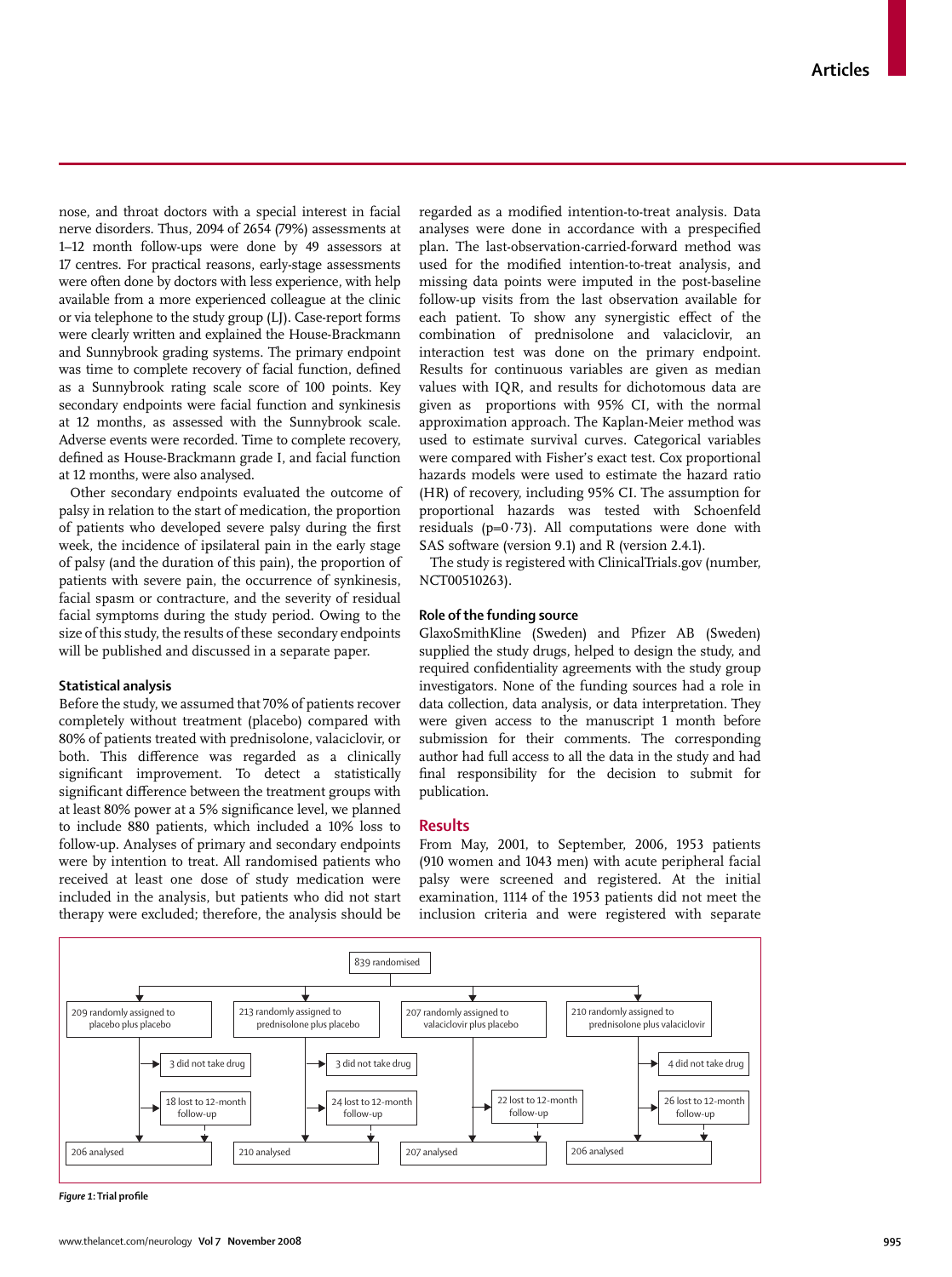|                                                                                                                                                   | Placebo plus<br>placebo (n=206) | Prednisolone plus<br>placebo (n=210) | Valaciclovir plus<br>placebo (n=207) | Prednisolone plus<br>valaciclovir (n=206) | Total (n=829) |  |  |
|---------------------------------------------------------------------------------------------------------------------------------------------------|---------------------------------|--------------------------------------|--------------------------------------|-------------------------------------------|---------------|--|--|
| Sex                                                                                                                                               |                                 |                                      |                                      |                                           |               |  |  |
| Women                                                                                                                                             | 93 (45%)                        | 82 (39%)                             | 86 (42%)                             | 80 (39%)                                  | 341 (41%)     |  |  |
| Men                                                                                                                                               | 113 (55%)                       | 128 (61%)                            | 121 (58%)                            | 126 (61%)                                 | 488 (59%)     |  |  |
| Age (years)*                                                                                                                                      | 39 (30-53)                      | 40 (30-52)                           | 40 (32-54)                           | $42(31 - 56)$                             | $40(31 - 54)$ |  |  |
| Facial nerve grading score                                                                                                                        |                                 |                                      |                                      |                                           |               |  |  |
| Sunnybrook scalet                                                                                                                                 | $38(23 - 51)$                   | $38(25-56)$                          | $41(21-54)$                          | $38(23 - 54)$                             | $39(23-54)$   |  |  |
| House-Brackmann scale                                                                                                                             | $4(3-5)$                        | $4(3-5)$                             | $4(3-5)$                             | $4(3-5)$                                  | $4(3-5)$      |  |  |
| Side of palsy                                                                                                                                     |                                 |                                      |                                      |                                           |               |  |  |
| Left                                                                                                                                              | 100 (49%)                       | 111 (53%)                            | 95 (46%)                             | 109 (53%)                                 | 415 (50%)     |  |  |
| Right                                                                                                                                             | 106 (51%)                       | 99 (47%)                             | 112 (54%)                            | 97 (47%)                                  | 414 (50%)     |  |  |
| Ipsilateral pain around the ear or in the face or neck‡                                                                                           | 93 (46%)                        | 107 (51%)                            | 111 (54%)                            | 101 (49%)                                 | 412 (50%)     |  |  |
| Time from onset of palsy to start of treatment*                                                                                                   | 30 (24 to 48)                   | 30 (22 to 48)                        | 30 (20 to 48)                        | 30 (24 to 48)                             | 30 (22 to 48) |  |  |
| 0 to 24 h                                                                                                                                         | 70 (34%)                        | 79 (38%)                             | 82 (40%)                             | 77 (37%)                                  | 308 (37%)     |  |  |
| 25 to 48 h                                                                                                                                        | 96 (47%)                        | 83 (40%)                             | 81 (39%)                             | 85 (41%)                                  | 345 (42%)     |  |  |
| 49 to 72 h                                                                                                                                        | 40 (19%)                        | 48 (23%)                             | 43 (21%)                             | 44 (21%)                                  | 175 (21%)     |  |  |
| Data are median (IQR) or number of patients (%). *Data missing for one patient. †Data missing for two patients. ‡Data missing for three patients. |                                 |                                      |                                      |                                           |               |  |  |

Table 1: Baseline characteristics of the patients in the modified intention-to-treat analysis



#### *Figure 2***: Kaplan-Meier estimates of patients who made a complete recovery**

Sunnybrook scale score of 100 points in the four treatment groups (n=829). The Kaplan-Meier estimates are based on the actual number of days from onset of palsy to the first follow-up visit when the patient had completely recovered. Follow-up visits not done on the exact day or time interval scheduled in the protocol are the cause of the zigzag shape of the lines.

forms. Patients who were screened but not included were not registered at the Helsinki centre; thus, the number of patients who were screened was greater than 1953. Reasons for ineligibility were: more than 72 h had elapsed since the onset of palsy (n=300); patients were aged less than 18 years or more than 75 years (n=164); unwillingness to participate (n=163); diabetes mellitus (n=76); previous facial palsy (n=73); signs of infection with borreliosis (n=67); pregnancy or breastfeeding (n=47); other neurological diseases (n=42); uncontrolled hypertension (n=40); psychiatric disease (n=26); systemic antiherpetic medication within the past 2 weeks or ongoing systemic steroid medication (n=24); ipsilateral otitis media (n=12); peptic ulcer (n=10); recent head injury (n=9); renal or hepatic dysfunction (n=9); immunodeficiency (n=7); glaucoma (n=5); and linguistic or geographical causes (n=40).

Figure 1 shows the trial profile. 839 of the 1953 patients (43%) who were screened met the inclusion criteria and were randomly assigned to one of the four treatment arms. Ten patients who were randomly assigned did not take any study drug and were excluded. Consequently, 829 patients were included in the modified intention-totreat analysis: 206 received placebo plus placebo; 210 received prednisolone plus placebo; 207 received valaciclovir plus placebo; and 206 received prednisolone plus valaciclovir. Thus, 416 patients were given prednisolone and 413 received valaciclovir.

Our intention was to include 880 patients but the inclusion frequency was lower than expected. The study time was therefore prolonged, and enrolment of patients was ended in September, 2006; thus, fewer than 880 patients were included. Table 1 shows the baseline characteristics of the four treatment groups, which were similar in terms of median age, sex, side of palsy, time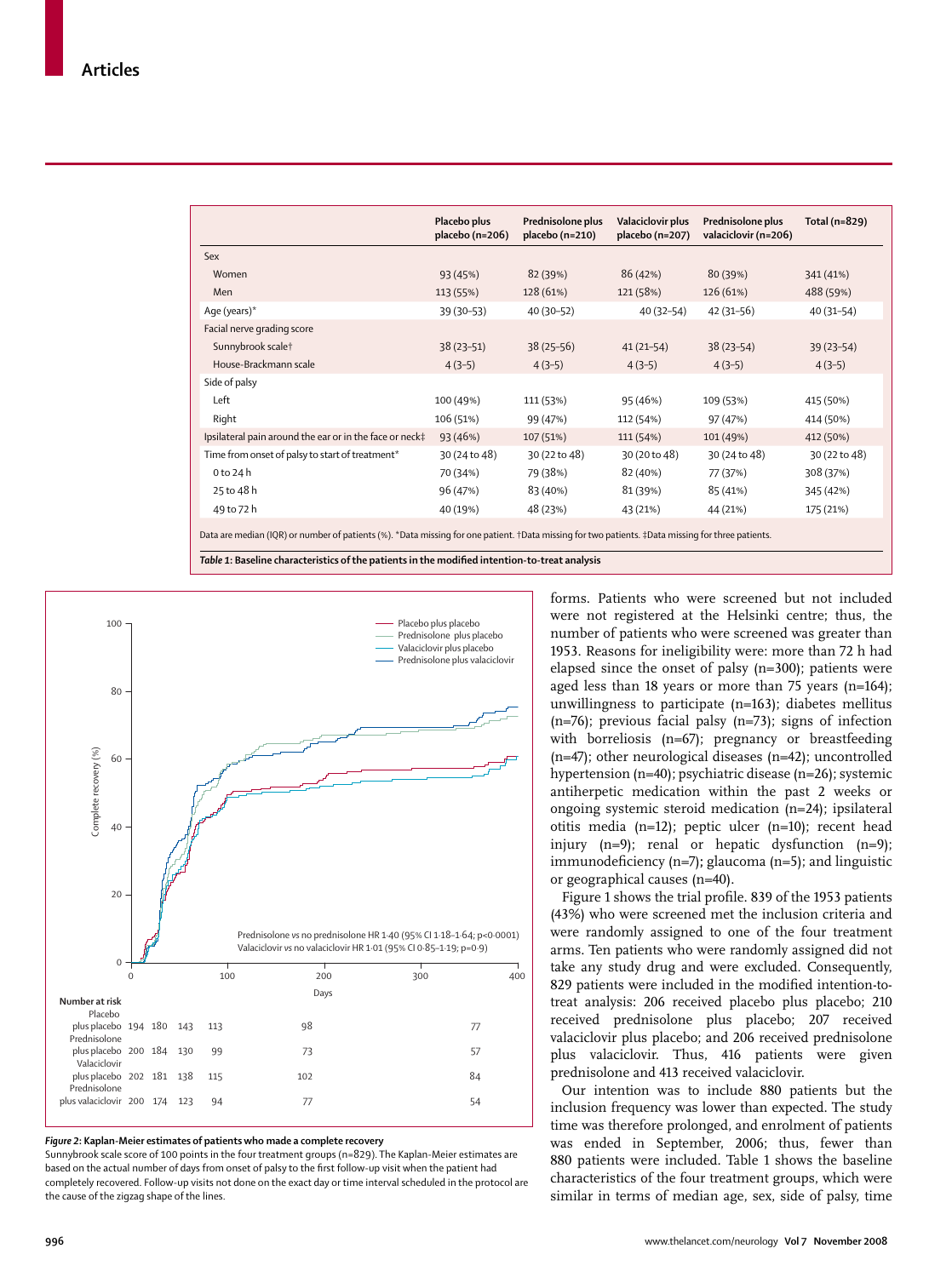|                                        | 11-17 days         | 1 month              | 2 months              | 3 months              | 6 months              | 12 months             |  |  |  |
|----------------------------------------|--------------------|----------------------|-----------------------|-----------------------|-----------------------|-----------------------|--|--|--|
| Placebo plus placebo (n=206)           |                    |                      |                       |                       |                       |                       |  |  |  |
| Sunnybrook scale                       | 16, 8% (4% to 11%) | 56, 27% (21% to 33%) | 88, 43% (36% to 50%)  | 105, 51% (44% to 58%) | 117, 57% (50% to 64%) | 118, 57% (51% to 64%) |  |  |  |
| House-Brackmann scale                  | 16, 8% (4% to 11%) | 63, 31% (24% to 37%) | 94, 46% (39% to 52%)  | 111, 54% (47% to 61%) | 127, 62% (55% to 69%) | 133, 65% (58% to 71%) |  |  |  |
| Prednisolone plus placebo (n=210)      |                    |                      |                       |                       |                       |                       |  |  |  |
| Sunnybrook scale                       | 14, 7% (3% to 10%) | 65, 31% (25% to 37%) | 107, 51% (44% to 58%) | 135, 64% (58% to 71%) | 143, 68% (62% to 75%) | 148, 71% (64% to 77%) |  |  |  |
| House-Brackmann scale                  | 18, 9% (5% to 12%) | 71, 34% (27% to 40%) | 111, 53% (46% to 60%) | 137, 65% (59% to 72%) | 150, 71% (65% to 78%) | 160, 76% (70% to 82%) |  |  |  |
| Valaciclovir plus placebo (n=207)      |                    |                      |                       |                       |                       |                       |  |  |  |
| Sunnybrook scale                       | 12, 6% (3% to 9%)  | 60, 29% (23% to 35%) | 89, 43% (36% to 50%)  | 104, 50% (43% to 57%) | 111, 54% (47% to 61%) | 119, 58% (51% to 64%) |  |  |  |
| House-Brackmann scale                  | 13, 6% (3% to 10%) | 65, 31% (25% to 38%) | 94, 45% (39% to 52%)  | 113, 55% (48% to 61%) | 120, 58% (51% to 65%) | 133, 64% (58% to 71%) |  |  |  |
| Prednisolone plus valaciclovir (n=206) |                    |                      |                       |                       |                       |                       |  |  |  |
| Sunnybrook scale                       | 12, 6% (3% to 9%)  | 71, 35% (28% to 41%) | 109, 53% (46% to 60%) | 124, 60% (53% to 67%) | 141, 69% (62% to 75%) | 152, 74% (68% to 80%) |  |  |  |
| House-Brackmann scale                  | 15, 7% (4% to 11%) | 78, 38% (31% to 45%) | 116, 56% (50% to 63%) | 134, 65% (59% to 72%) | 149, 72% (66% to 79%) | 164, 80% (74% to 85%) |  |  |  |
|                                        |                    |                      |                       |                       |                       |                       |  |  |  |

Complete recovery was defined as Sunnybrook scale score of 100 points or House-Brackmann scale score of I at follow-up. Last-observation-carried-forward method was used for missing data points. Data are number of patients, % (95% CI).

Table 2: Patients in the modified intention-to-treat analysis with complete recovery per follow-up visit

|                                                                                                                                  | 3 months                                                      |               |        | 6 months                                          |                        |            | 12 months                                             |                    |          |
|----------------------------------------------------------------------------------------------------------------------------------|---------------------------------------------------------------|---------------|--------|---------------------------------------------------|------------------------|------------|-------------------------------------------------------|--------------------|----------|
|                                                                                                                                  | Number                                                        | Difference    | p      | Number                                            | Difference             | p          | Number                                                | <b>Difference</b>  | p        |
| Prednisolone (n=416) vs<br>no prednisolone (n=413)                                                                               | 259, 62% (58% to 67%)<br>vs 209, 51% (46% to 55%) (5% to 18%) | 12%           | 0.0007 | 284, 68% (64% to 73%) vs<br>228, 55% (50% to 60%) | 13%<br>(7% to 20%)     | $p=0.0001$ | 300, 72% (68% to 76%) vs 15%<br>237, 57% (53% to 62%) | (8% to 21%)        | < 0.0001 |
| Valaciclovir (n=413) vs no<br>valaciclovir (n=416)                                                                               | 228, 55% (50% to 60%) vs -3%<br>240, 58% (53% to 63%)         | $(-9% to 4%)$ | 0.48   | 252, 61% (56% to 66%) vs<br>260, 63% (58% to 67%) | $-2%$<br>$(-8% to 5%)$ | 0.07       | 271, 66% (61% to 70%) vs 2%<br>266, 64% (59% to 69%)  | $(-5% to 8%)$      | 0.66     |
| Prednisolone plus placebo<br>(n=210) vs valaciclovir<br>plus placebo (n=207)                                                     | 135, 64% (58% to 71%) vs 14%<br>104, 50% (43% to 57%)         | (5% to 24%)   | 0.004  | 143, 68% (62% to 75%) vs<br>111, 54% (47% to 61%) | 15<br>(5% to 24%)      | 0.003      | 148, 71% (64% to 77%) vs<br>119, 58% (51% to 64%)     | 13%<br>(4% to 22%) | 0.006    |
| Data are number of patients, proportion with complete recovery for each treatment modality (95% CI), and % differences (95% CI). |                                                               |               |        |                                                   |                        |            |                                                       |                    |          |
| Table 3: Rates of complete recovery                                                                                              |                                                               |               |        |                                                   |                        |            |                                                       |                    |          |

from onset to start of treatment, and the median Sunnybrook and House-Brackmann scores.

During follow-up, the investigating physicians diagnosed diseases that might have been the cause of the palsy: 67 patients were diagnosed with borreliosis, five with herpes zoster oticus, and 18 with other diseases (eg, sarcoidosis, multiple sclerosis, cerebrovascular disease, and parotid tumour). These 90 patients were included in the modified intention-to-treat analysis. 743 of 829 patients (90%) attended the 12-month follow-up visit.

The time to complete recovery was significantly shorter for the 416 patients who received prednisolone compared with the 413 not treated with prednisolone (HR 1·40, 95% CI 1·18 to 1·64; p<0·0001). Time to recovery did not differ between the patients who took valaciclovir and the patients who did not take valaciclovir  $(1.01, 0.85$  to  $1.19$ ;  $p=0.90$ ). No interaction was found between the effects of prednisolone and those of valaciclovir  $(p=0.59)$ .

Figure 2 shows the median time to complete recovery (Sunnybrook score of 100 points): 75 days in the prednisolone plus placebo group, 104 days in the placebo plus placebo group  $(p=0.04)$ , and 135 days in the valaciclovir plus placebo group  $(p=0.03)$ . Tables 2 and 3 show that patients who received prednisolone had significantly higher recovery rates at 3, 6, and 12 months than the patients who did not take prednisolone. At 12 months, 300 of 416 patients (72%) in the prednisolone group had recovered compared with 237 of 413 patients (57%) who did not take prednisolone ( $p<0.0001$ ). The outcome for the 413 patients who were treated with valaciclovir did not differ from that for the 416 who did not receive valaciclovir ( $p=0.66$ ; table 3).

Of the patients who were treated with prednisolone plus placebo, 148 of 210 patients (71%) had recovered at 12 months, which was significantly more than the number who had recovered in the valaciclovir plus placebo group (119 of 207 [58%]; p=0·006; tables 2 and 3).

Of the 743 patients who had 12-month follow-up, synkinesis was reported in 51 of 370 patients (14%) treated with prednisolone compared with 107 of 373 (29%) in those who did not receive prednisolone (difference -15%, 95% CI –21% to –9%; p<0·0001). Of the 369 patients who received valaciclovir, 73 (20%) had synkinesis compared with 85 of the 374 patients (23%) who did not have valaciclovir (difference  $-3\%$ ,  $-9\%$  to  $3\%$ ; p=0 $\cdot$  37). Of the patients treated with prednisolone plus placebo, 32 of 186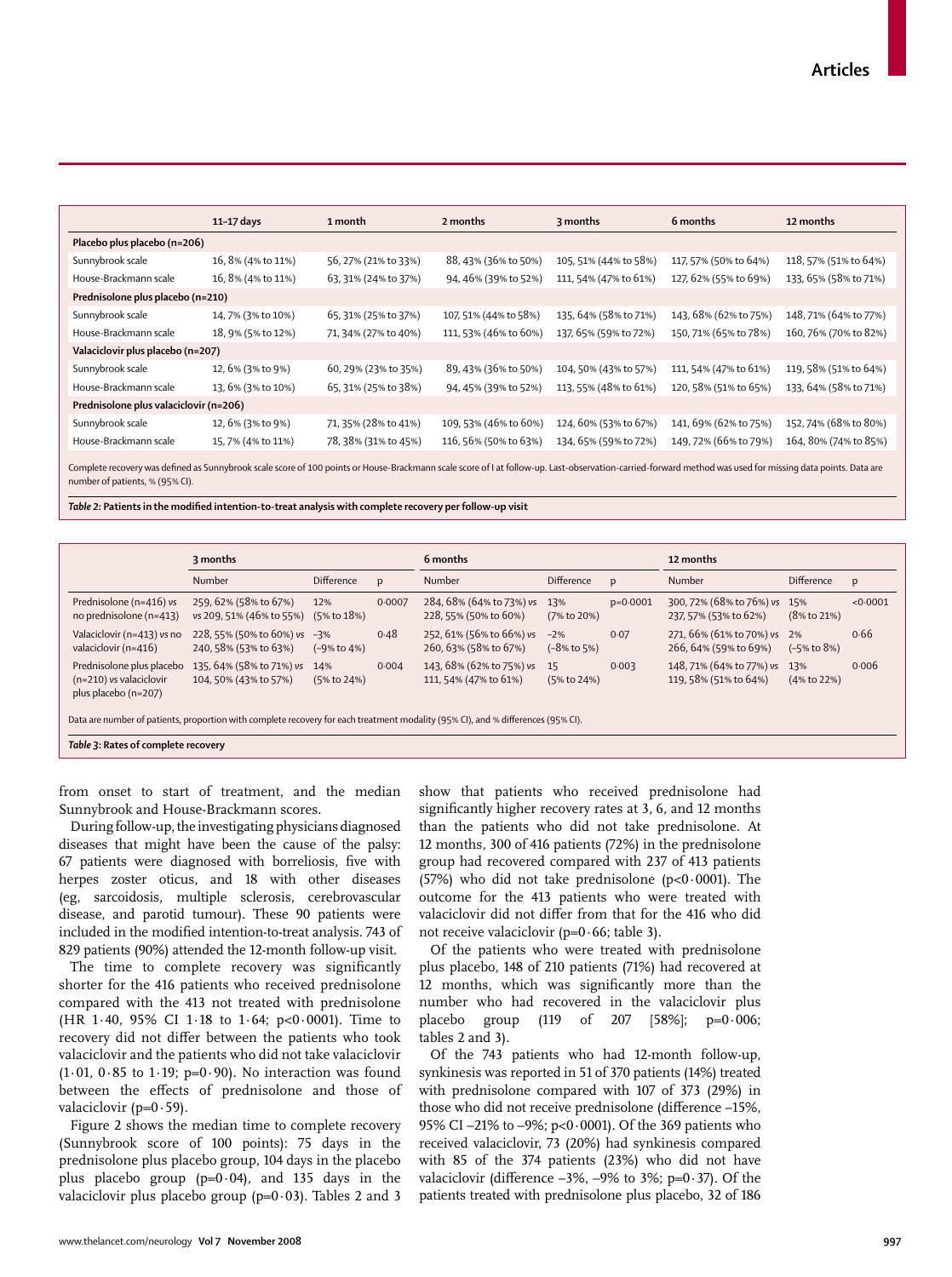|                                        | Placebo plus placebo<br>$(n=201)$ | Prednisolone plus<br>placebo (n=203) | Valaciclovir plus<br>placebo (n=205) | Prednisolone plus<br>valaciclovir (n=202) | Total ( $n=811$ )* |
|----------------------------------------|-----------------------------------|--------------------------------------|--------------------------------------|-------------------------------------------|--------------------|
| Gastrointestinal complaints            | 12                                | 6                                    | 5                                    | 14                                        | 37                 |
| Headache                               | 3                                 | 3                                    | 7                                    | 4                                         | 17                 |
| Fatigue                                | $\overline{2}$                    | 3                                    | $\overline{2}$                       | $\overline{2}$                            | 9                  |
| <b>Dizziness</b>                       | $\mathbf 0$                       | 3                                    | 1                                    | $\overline{2}$                            | 6                  |
| Insomnia                               | $\mathbf{O}$                      | $\mathbf{0}$                         | $\overline{2}$                       | 3                                         | 5                  |
| Increased appetite                     | $\mathbf 0$                       | $\overline{2}$                       | $\Omega$                             | $\mathbf 0$                               | $\overline{2}$     |
| Polyuria                               | $\mathbf{0}$                      | $\mathbf{1}$                         | $\mathbf{0}$                         | $\mathbf{1}$                              | $\overline{2}$     |
| Paraesthesia                           | $\mathbf 0$                       | $\mathbf{1}$                         | 1                                    | $\Omega$                                  | 2                  |
| Palpitations                           | $\mathbf 0$                       | $\mathbf{0}$                         | $\mathbf{0}$                         | $\overline{2}$                            | $\overline{2}$     |
| Raised blood glucose concentration     | $\mathbf 0$                       | $\Omega$                             | $\Omega$                             | $\mathbf{1}$                              | 1                  |
| Exanthema                              | $\overline{2}$                    | $\mathbf{1}$                         | $\mathbf{0}$                         | $\mathbf{0}$                              | 3                  |
| Other eventst                          | 9                                 | 6                                    | 5                                    | 8                                         | 28                 |
| Number of events‡                      | 28                                | 26                                   | 23                                   | 37                                        | 114                |
| Number of patients with adverse events | 25 (12%)                          | 21 (10%)                             | 19 (9%)                              | 27 (13%)                                  | 92 (11%)           |

\*Data on adverse events are missing for 18 of the 829 patients in the modifed intention-to-treat analysis. †Adverse events reported by only one patient. Placebo plus placebo: general body pain, chest pain, oral pain, dysphoria, fall on stairs, hypertension, pruritus, slight loss of memory, and external otitis. Prednisolone plus placebo: back pain, external otitis, haematuria, haemorrhoid bleeding, urticaria, and metastasis of temporal bone. Valaciclovir plus placebo: abdominal/thoracic pain, fever, tongue swelling, vesicles, and weight gain. Prednisolone plus valaciclovir: arthralgia, common cold, coughing, peripheral oedema, pustule on right wrist, rash, sweating, and transient atrial fibrillation. ‡More than one adverse event was reported by 15 patients.

*Table 4***: Adverse events**

had synkinesis at 12 months, which was significantly less than the 54 of 185 patients in the valaciclovir plus placebo arm (17% *vs* 29%, difference -12%, -21% to -3%;  $p=0.007$ ).

728 of 829 patients (88%) returned no prednisolone/ placebo tablets and three or fewer valaciclovir/placebo tablets, which indicated complete compliance. 68 patients (8%) returned between 0 and 20% of the study drugs (compliance ≥80%) and 17 (2%) returned more than 20% (compliance <80%). Compliance data were missing for 16 patients (2%). Thus, 796 of 829 patients (96%) were more than 80% compliant. Non-serious adverse events were reported by 92 patients: 25 who received placebo plus placebo; 21 who received prednisolone plus placebo; 19 who received valaciclovir plus placebo; and 27 who received prednisolone plus valaciclovir. The numbers of patients with adverse events as estimated with Fisher's exact test did not differ between the prednisolone plus placebo and placebo plus placebo groups (difference -2%, 95% CI -8% to  $4\frac{1}{2}$ ; p=0.53), the valaciclovir plus placebo and placebo plus placebo groups (difference  $-3\%$ ,  $-9\%$  to 3%; p=0 $\cdot$ 34), or the prednisolone plus valaciclovir and placebo plus placebo groups (difference  $1\%$ ,  $-6\%$  to  $8\%$ ;  $p=0.88$ ). The number of non-serious events was 114 (15 patients reported more than one adverse event). Table 4 shows the adverse events. One man with a history of recurrent atrial fibrillation had a transient relapse on prednisolone plus valaciclovir.

# **Discussion**

This large, double-blind, placebo-controlled trial assessed corticosteroid and antiviral treatment for Bell's palsy. The patients who received prednisolone had a shorter time to complete recovery, and outcomes at 12 months were more favourable in these patients than in those who did not receive prednisolone. Valaciclovir was not proven to be effective and did not affect prednisolone treatment.

In 2001, the American Academy of Neurology concluded in their practice guideline meta-analysis that although the benefit of steroids has not been established, they probably are effective for improving facial functional outcomes.22 This postulation is supported by our results on the efficacy of prednisolone and by the results of a recent trial in Scotland, UK, of 551 patients randomly assigned to either 10 days of 25 mg prednisolone twice daily, 400 mg aciclovir five times daily, both drugs, or placebo.<sup>23</sup> The investigators of that trial concluded that early treatment with prednisolone significantly improved the chances of complete recovery at 3 and 9 months.

The effect of prednisolone indicates that inflammation and oedema of the facial nerve is part of the pathogenesis in Bell's palsy, which agrees with previous findings in peroperative<sup>5</sup> and MRI studies.<sup>4,6</sup>

In this study, the dose of valaciclovir used gave a concentration that was well above the inhibitory level for herpes simplex virus but that was maybe only partially inhibitory for varicella zoster virus.<sup>24</sup> The ineffectiveness of valaciclovir might also be because the rate of virus replication had declined before treatment started<sup>25</sup> or that herpes viruses are not the main cause of Bell's palsy.

As seen in figure 2, prednisolone plus valaciclovir was not more effective than prednisolone alone. This result is in accordance with previous findings with either valaciclovir<sup>26</sup> or aciclovir<sup>19,23</sup> plus corticosteroids. Never-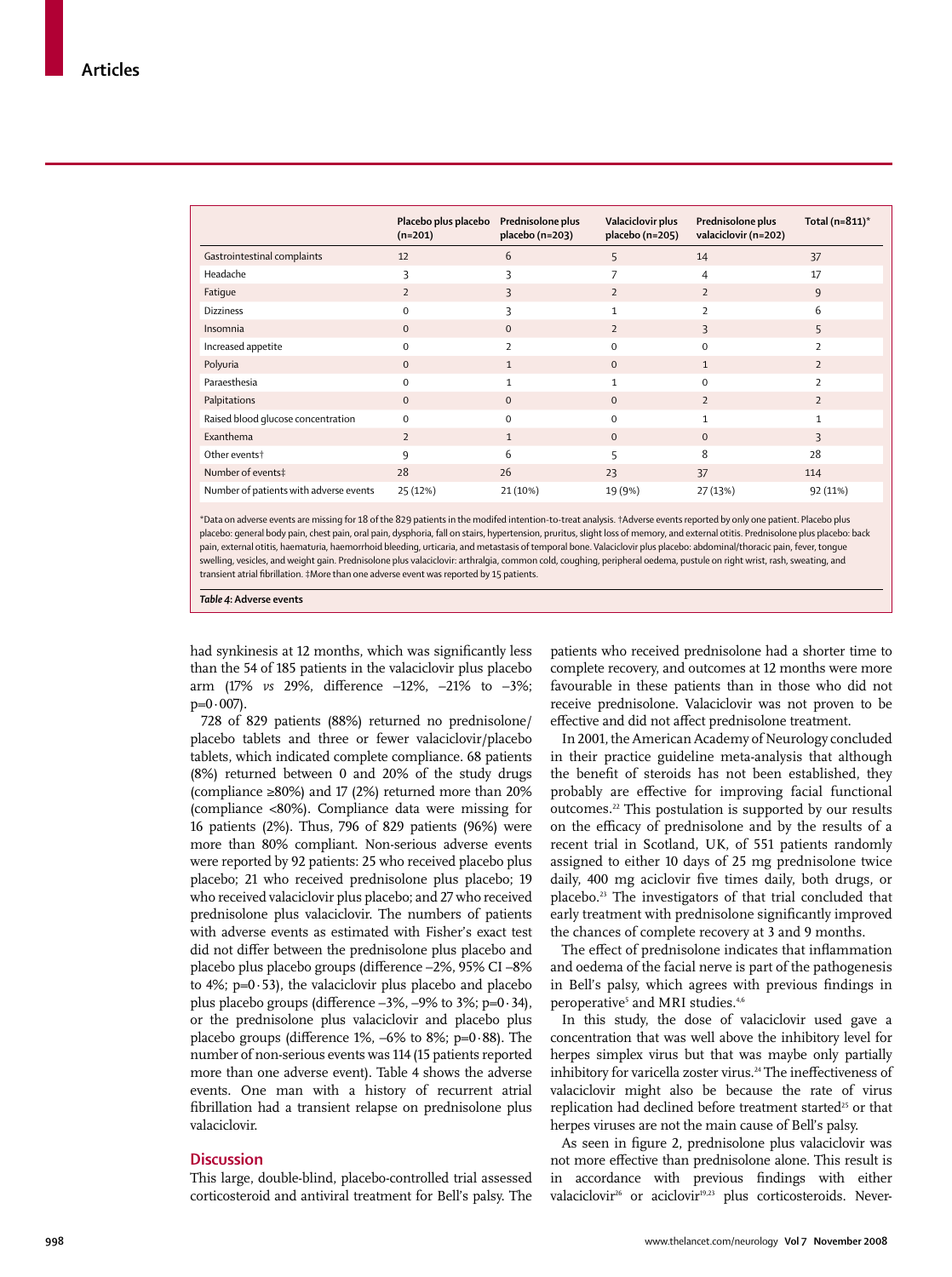theless, an additional effect of aciclovir<sup>17</sup> or valaciclovir<sup>27</sup> on corticosteroid treatment has been reported. However, the trial by Adour and colleagues $\mathbf{F}$  followed up patients for only 4 months, and the study by Hato and co-workers<sup> $27$ </sup> was not double-blinded; therefore, the results of both trials should be interpreted with caution.

We did baseline assessments before medication was started. Sullivan and co-workers<sup>23</sup> assessed facial function within 8 days of the onset of palsy; consequently, 7% of these patients were graded as House-Brackmann grade I at baseline. Our complete compliance rate was 88%, whereas compliance data for the trial in Scotland were reported for only 426 of 551 randomly assigned patients, of whom 383 had complete compliance.<sup>23</sup>

In most trials of treatments for Bell's palsy,<sup>12,15,23</sup> facial function is evaluated with the House-Brackmann scale.<sup>21</sup> The Sunnybrook system reports facial function in a continuous manner and has a wider response range than the House-Brackmann scale.<sup>20</sup> The intra-rater and interrater reliability of the Sunnybrook scale is high when applied by either a novice or expert assessor<sup>28</sup> and is more reliable than the House-Brackmann scale.<sup>29</sup> We therefore used the Sunnybrook scale as the main scale to assess facial nerve function.

Our recovery rates were lower than those previously reported.2,23 Although the overall results were similar between the two grading systems, we found lower complete recovery rates with the Sunnybrook scale than with the House-Brackmann scale. This probably shows the higher sensitivity of the Sunnybrook scale for sequelae.

The analysis methods used in a trial also affect the results for complete recovery rates. In the revised CONSORT statement for the reporting of randomised trials,<sup>30</sup> all randomised patients are to be included in the intention-to-treat analysis. Consequently, our modified intention-to-treat population was based on all 839 patients who were randomised, with the exception of the ten patients who did not take any study drug. The lastobservation-carried-forward method, which was used when follow-up data were missing, most certainly reports lower recovery rates. Furthermore, the severity of palsy at baseline, differences in follow-up time, grading done on the basis of photos or interviews and questionnaires instead of clinical examination, the grading scales used, and the definition of complete recovery all affect the final recovery rates.<sup>2,17,23,27</sup>

On the basis of the results of an acute serological test, the investigating physician diagnosed infection with *Borrelia burgdorferi* in 67 patients (8%). This incidence is most probably overestimated because paired assessment of the sera or assessment of the CSF is needed for a definite diagnosis. Another shortcoming is that some centres discontinued follow-up in patients who were randomised but were diagnosed with other diseases. Consequently, 30 of these 90 patients (33%) had no 12-month visit. Furthermore, when this study was being planned we considered screening for herpes viruses; such analyses would have extended this treatment trial and, for practical reasons and the uncertainty about the results of viral tests to identify the aetiopathological causes of Bell's palsy, analyses for herpes were not done.7,8,10,25

In conclusion, we found significant short-term and long-term treatment effects of prednisolone in patients with Bell's palsy, whereas valaciclovir did not affect facial recovery. Analysis of the severity of palsy at baseline related to outcome might give information on which patients would benefit the most from treatment with corticosteroids.

#### **Contributors**

All authors participated in the design, or implementation, analysis, and interpretation of the study. ME was the coordinating principal investigator. AP was the principal investigator for Finland, and LJ was the study director. ME, TB, AS-D, SA, and LJ were responsible for the input of the data from the case report forms on to the database.

# **Investigators and participating centres**

In addition to the authors, the following physicians and otorhinolaryngological centres participated in this multicentre trial. M Svensson, T Ekberg (Uppsala University Hospital, Uppsala); M Karlberg, S Lindberg (Lund University Hospital, Lund); S Rudblad, I Augustsson (Örebro University Hospital, Örebro); T Ekstrand (deceased December, 2001), O Lind (Hudiksvall County Hospital, Hudiksvall); J Wingerstrand, J Grenner (Malmö University Hospital, Malmö); S Padoan (Kristianstad County Hospital, Kristianstad); P Gissén (Karlstad County Hospital, Karlstad); I-L Sjölin (Helsingborg County Hospital, Helsingborg); B Nilsson-Helger (Borås County Hospital, Borås); L Aziz (Sahlgrenska University Hospital, Göteborg); A Granath, S Blomberg, K Strömbäck, M Pekkari, P Stammler, W Jäger (Karolinska University Hospital, Huddinge); M Jessen, I Nordbladh (Växjö Central Hospital, Växjö); R Isholth, N Lönnbro (Kalmar County Hospital, Kalmar); P Gunnarsson (Sundsvall County Hospital, Sundsvall); S-A Westerström, L Falk (Gävle County Hospital, Gävle).

#### **Conflicts of interest**

ME was paid by GlaxoSmithKline for a lecture on Bell's palsy in 2001. The other authors have no conflicts of interest.

#### **Acknowledgments**

This trial was supported by grants from Uppsala University, GlaxoSmithKline, Sweden, Pfizer AB, Sweden, Acta Otolaryngologica Foundation, Rosa and Emanuel Nachmanssons Foundation, Stig and Ragna Gorthon Foundation, Torsten Birger Segerfalk Foundation, Margit Arstrups FoundatioIn memory of Tom Ekstrand (Hudiksvall County Hospital, Hudiksvall), one of the initiators of this study. We also thank Matti Anniko (Uppsala University Hospital, Uppsala) for encouraging support; Mats Holmström (Uppsala University Hospital, Uppsala) for support and educational discussions; Elisabeth Aurelius (Karolinska University Hospital, Stockholm) for valuable scientific advice: Nermin Hadziosmanovic, Lars Berglund, and Niclas Eriksson (Biostatisticians, Uppsala Clinical Research Centre) for help with the statistics; Pär Lundqvist (Systems developer, Uppsala Clinical Research Centre) for developing the database; Adam Taube (Department of Information Science-Statistics, Uppsala University, Uppsala) for help with planning and the final analysis of the study; Per Engervall and Gunnar Dahl (GlaxoSmithKline, Sweden) for help to initiate and implement this study; Markku Pulkkinen (GlaxoSmithKline, Finland) for practical help with the study drugs; Eva Dahl (Pfizer AB, Sweden) for supporting this study; Charlotte Cervin-Hoberg (Lund University Hospital, Lund) for help in monitoring; Annette Johansson (Uppsala University Hospital, Uppsala) for administrative help; and all the physicians, nurses, and personnel at the participating centres for their help with the study. The results of this study were partly presented at the Annual Meeting of the Swedish Association of Otorhinolaryngology and Head and Neck Surgery in Örebro, Sweden, May 7–9, 2008, and at the 30th Congress of the Nordic Association of Otolaryngology in Trondheim, Norway, June 11–14, 2008.